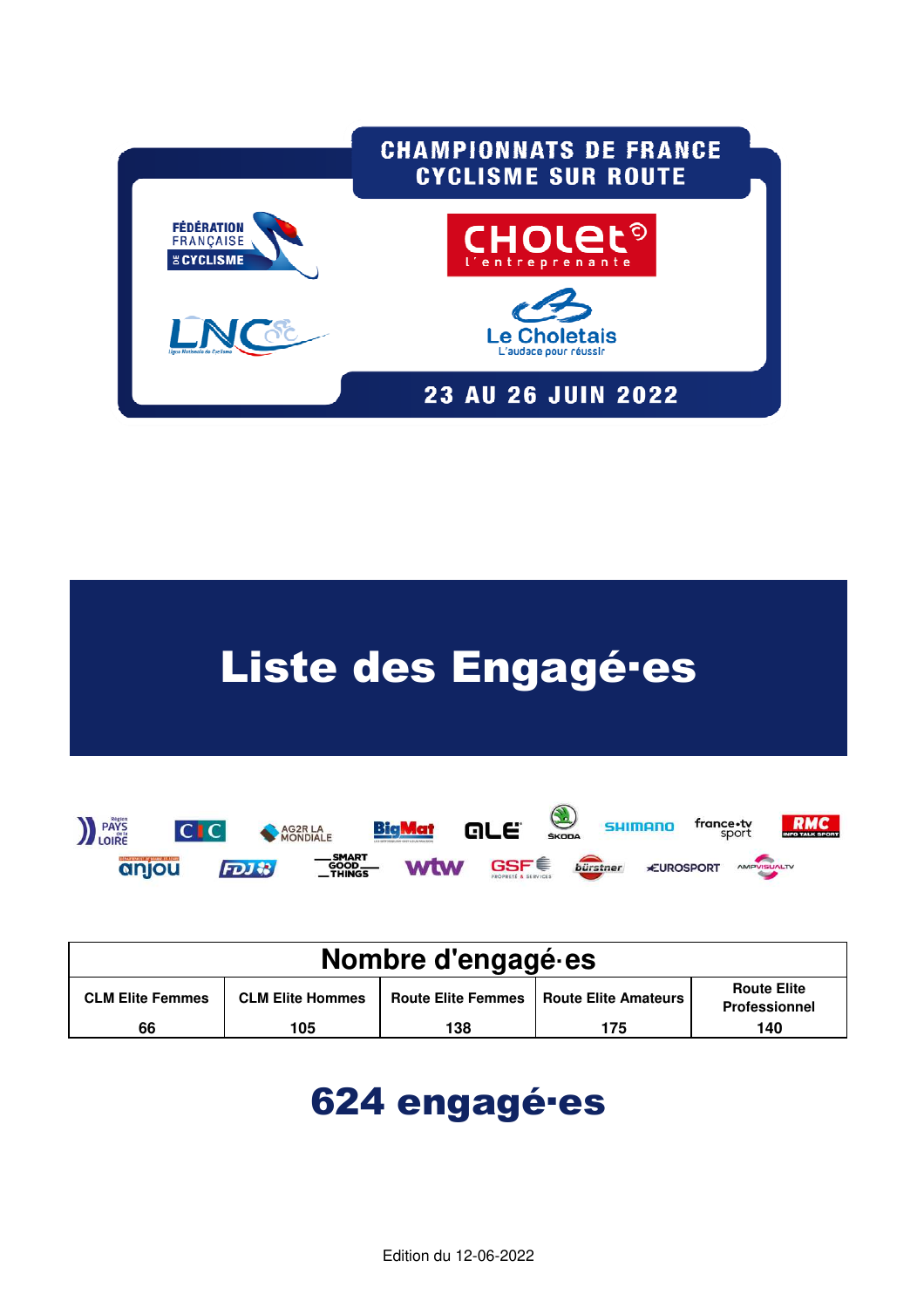

# **CLM FEMMES "ELITE"**

jeudi 23 juin 2022

# Liste des Engagé-es

| oo engage es<br><b>DOS</b> | <b>NOM PRENOM</b>                                 | <b>GS / COMITE REGIONAL / CLUB</b>                                          | <b>COMITE</b>                               |
|----------------------------|---------------------------------------------------|-----------------------------------------------------------------------------|---------------------------------------------|
|                            | 1 CORDON RAGOT Audrey                             | TREK - SEGAFREDO                                                            | <b>BRETAGNE</b>                             |
|                            | 2 LABOUS Juliette                                 | TEAM DSM                                                                    | <b>BOURGOGNE FRANCHE COMTE</b>              |
|                            | 3 KERBAOL Cedrine                                 | <b>COFIDIS WOMEN TEAM</b>                                                   | <b>BRETAGNE</b>                             |
|                            | 4 LE NET Marie                                    | FDJ NOUVELLE-AQUITAINE FUTUROSCOPE                                          | <b>BRETAGNE</b>                             |
|                            | 5 ERAUD Severine                                  | STADE ROCHELAIS CHARENTE MARITIME                                           | PAYS DE LA LOIRE                            |
|                            | 6 BIANNIC Aude                                    | <b>MOVISTAR TEAM WOMEN</b>                                                  | <b>BRETAGNE</b>                             |
|                            | 7 BORRAS Marion<br>8 LEVENEZ Sandra               | TEAM FÉMININ AUVERGNE-RHÔNE-ALPES<br><b>COFIDIS WOMEN TEAM</b>              | AUVERGNE-RHONE-ALPES<br><b>BRETAGNE</b>     |
|                            | 9 GROSSETETE Maëlle                               | FDJ NOUVELLE-AQUITAINE FUTUROSCOPE                                          | AUVERGNE-RHONE-ALPES                        |
|                            | 10 LE MOUEL Celia                                 | EMOTIONAL.FR TORNATECH GSC BLAGNAC                                          | <b>BRETAGNE</b>                             |
|                            | 11 COPPONI Clara                                  | FDJ NOUVELLE-AQUITAINE FUTUROSCOPE                                          | <b>ILE DE FRANCE</b>                        |
|                            | 12 LAURANCE Typhaine                              | ARKEA PRO CYCLING TEAM                                                      | <b>BRETAGNE</b>                             |
|                            | 13 JAMME Emilie                                   | LANESTER WOMEN BRETAGNE SUD                                                 | <b>BRETAGNE</b>                             |
|                            | 14 CLAUZEL Perrine                                | ST MICHEL - AUBER 93                                                        | <b>GRAND EST</b>                            |
|                            | 15 MORICHON Anaïs                                 | ARKEA PRO CYCLING TEAM                                                      | <b>CENTRE VAL DE LOIRE</b>                  |
|                            | 16 MARCHAND Constance<br>17 ALLARD Charlotte      | SPRINTEUR CLUB FEMININ<br>U.V.C.A. TROYES                                   | <b>ILE DE FRANCE</b><br>GRAND EST           |
|                            | 18 BOULAIS Flavie                                 | TEAM ELLES - GROUPAMA - PAYS DE LA LOIRE                                    | PAYS DE LA LOIRE                            |
|                            | 19 BONNAFOUS Lea                                  | OCCITANE CF FÉMININ - EURINVEST                                             | <b>OCCITANIE</b>                            |
|                            | 20 COURTOT Emeline                                | VÉLO CLUB MORTEAU MONTBENOIT                                                | BOURGOGNE FRANCHE COMTE                     |
|                            | 21 CHARPENTIER Chloé                              | TEAM MACADAM'S COWBOYS                                                      | <b>GRAND EST</b>                            |
|                            | 22 POMARES Cindy                                  | EMOTIONAL.FR TORNATECH GSC BLAGNAC                                          | <b>ILE DE FRANCE</b>                        |
|                            | 23 COLARD Marion                                  | STADE ROCHELAIS CHARENTE MARITIME                                           | NOUVELLE AQUITAINE                          |
|                            | 24 BARON Fanny                                    | LANESTER WOMEN BRETAGNE SUD                                                 | <b>BRETAGNE</b>                             |
|                            | 25 HENAULT Océane<br>26 DAUMAS Noemie             | <b>CSM PUTEAUX</b><br>TEAM GROUPE ABADIE - LE BOULOU                        | <b>ILE DE FRANCE</b><br><b>OCCITANIE</b>    |
|                            | 27 AUBRY Julia                                    | TEAM FÉMININ CHAMBÉRY                                                       | AUVERGNE-RHONE-ALPES                        |
|                            | 28 AVOINE Alison                                  | ST MICHEL - AUBER 93                                                        | <b>GRAND EST</b>                            |
|                            | 29 RATIGNIER Amélie                               | SPRINTER NICE MÉTROPOLE                                                     | SUD-PROVENCE-ALPES-COTE D'AZUR              |
|                            | 30 TESSIER Clémentine                             | DONNONS DES ELLES AU VÉLO - EVRY COURCOURILE DE FRANCE                      |                                             |
|                            | 31 CHEVRIEUX Justine                              | TEAM CENTRE VAL DE LOIRE FÉMININ                                            | CENTRE VAL DE LOIRE                         |
|                            | 32 POPE Sarah                                     | LADIES VENDEE PIVETEAU BOIS                                                 | PAYS DE LA LOIRE                            |
|                            | 33 BACQUET Mathilde                               | COGNAC CYCLISME FEMININ - TEAM BERTIN IMMO                                  | NOUVELLE AQUITAINE                          |
|                            | 34 MIERMONT Dilyxine<br>35 DANIEL Nolwenn         | TEAM FÉMININ AUVERGNE-RHÔNE-ALPES<br>LA PETITE REINE DU LOCH                | AUVERGNE-RHONE-ALPES<br><b>BRETAGNE</b>     |
|                            | 36 MARGUET Aline                                  | ALPIN'S WHEEL TEAM                                                          | AUVERGNE-RHONE-ALPES                        |
|                            | 37 SAVINA Coralie                                 | GIRONDINS DE BORDEAUX                                                       | NOUVELLE AQUITAINE                          |
|                            | 38 TIGE Marina                                    | ST DENIS CYCLISME                                                           | AUVERGNE-RHONE-ALPES                        |
|                            | 39 MARCHE Lou                                     | LYON SPRINT EVOLUTION                                                       | AUVERGNE-RHONE-ALPES                        |
|                            | 40 CASSIER Claire                                 | SPRINTEUR CLUB FEMININ                                                      | <b>ILE DE FRANCE</b>                        |
|                            | 41 HOEBANCKX Daphnée                              | U.V.C.A. TROYES                                                             | <b>GRAND EST</b>                            |
|                            | 42 BOUREAU Marine<br>43 FOURMIGUÉ Chloé           | TEAM ELLES - GROUPAMA - PAYS DE LA LOIRE<br>OCCITANE CF FÉMININ - EURINVEST | PAYS DE LA LOIRE<br><b>OCCITANIE</b>        |
|                            | 44 LEJEUNE Cecile                                 | VÉLO CLUB MORTEAU MONTBENOIT                                                | BOURGOGNE FRANCHE COMTE                     |
|                            | 45 PAUCHET Aurore                                 | TEAM MACADAM'S COWBOYS                                                      | <b>GRAND EST</b>                            |
|                            | 46 PROT Servann                                   | LANESTER WOMEN BRETAGNE SUD                                                 | <b>BRETAGNE</b>                             |
|                            | 47 LABEYRIE Mélanie                               | <b>CSM PUTEAUX</b>                                                          | <b>ILE DE FRANCE</b>                        |
|                            | 48 SONNERY COTTET Anna                            | TEAM GROUPE ABADIE - LE BOULOU                                              | <b>OCCITANIE</b>                            |
|                            | 49 BIARD Marie Louise                             | TEAM FÉMININ CHAMBÉRY                                                       | AUVERGNE-RHONE-ALPES                        |
|                            | 50 MEIGNIE Alice<br>51 ARNOULD Flavie             | <b>LYON SPRINT EVOLUTION</b>                                                | AUVERGNE-RHONE-ALPES                        |
|                            | 52 LACOUR Cyndie                                  | TEAM FÉMININ AUVERGNE-RHÔNE-ALPES<br>LA PETITE REINE DU LOCH                | AUVERGNE-RHONE-ALPES<br><b>BRETAGNE</b>     |
|                            | 53 SCHULLER Céline                                | ALPIN'S WHEEL TEAM                                                          | AUVERGNE-RHONE-ALPES                        |
|                            | 54 TRITSCH Balladyne                              | EMOTIONAL.FR TORNATECH GSC BLAGNAC                                          | OCCITANIE                                   |
|                            | 55 GUEGAN Laura                                   | SPRINTEUR CLUB FEMININ                                                      | <b>ILE DE FRANCE</b>                        |
|                            | 56 MENARA Melanie                                 | U.V.C.A. TROYES                                                             | <b>GRAND EST</b>                            |
|                            | 57 CORBINEAU Ysoline                              | TEAM ELLES - GROUPAMA - PAYS DE LA LOIRE                                    | PAYS DE LA LOIRE                            |
|                            | 58 MAUGE Marine                                   | OCCITANE CF FÉMININ - EURINVEST                                             | <b>OCCITANIE</b>                            |
|                            | 59 SEMON Laura<br>60 PREVOTEAU Eloïse             | VÉLO CLUB MORTEAU MONTBENOIT<br>TEAM MACADAM'S COWBOYS                      | BOURGOGNE FRANCHE COMTE<br><b>GRAND EST</b> |
|                            | 61 LEMAHIEU Jeanne                                | <b>CSM PUTEAUX</b>                                                          | <b>ILE DE FRANCE</b>                        |
|                            | 62 LABASTUGUE Jade                                | <b>CC MARMANDAIS</b>                                                        | NOUVELLE AQUITAINE                          |
|                            | 63 VAN DER LINDEN Inès                            | TEAM GROUPE ABADIE – LE BOULOU                                              | <b>OCCITANIE</b>                            |
|                            | 64 HARNOIS Alice                                  | SPRINTEUR CLUB FEMININ                                                      | <b>ILE DE FRANCE</b>                        |
|                            | 65 OLLIER Benedicte                               | <b>BRULON LOISIRS VTT NATURE</b>                                            | PAYS DE LA LOIRE                            |
|                            | 66 BIGNET Marion                                  | SPRINTEUR CLUB FEMININ                                                      | ILE DE FRANCE                               |
|                            | Remplaçant e s                                    |                                                                             |                                             |
|                            | 71 LE DEUNFF Marie Morgane<br>72 BERTEAU Victoire | ARKEA PRO CYCLING TEAM<br><b>COFIDIS WOMEN TEAM</b>                         | <b>BRETAGNE</b><br><b>HAUTS DE FRANCE</b>   |
|                            | 73 FORTIN Valentine                               | <b>COFIDIS WOMEN TEAM</b>                                                   | <b>ILE DE FRANCE</b>                        |
|                            |                                                   |                                                                             |                                             |
|                            | PAYS<br>LOIRE<br> C C                             | S.<br><u>Big Mat</u><br>are<br>AG2R LA<br>MONDIALE<br><b>ŠKODA</b>          | france•tv<br>sport<br>RMC<br>SHIMANO        |

anjou

**FDJお** 

**Wtw** 

GSF<sup>C</sup>

**burstner \*EUROSPORT** AMPYSUALTY

-SMART<br>GOOD<br>-THINGS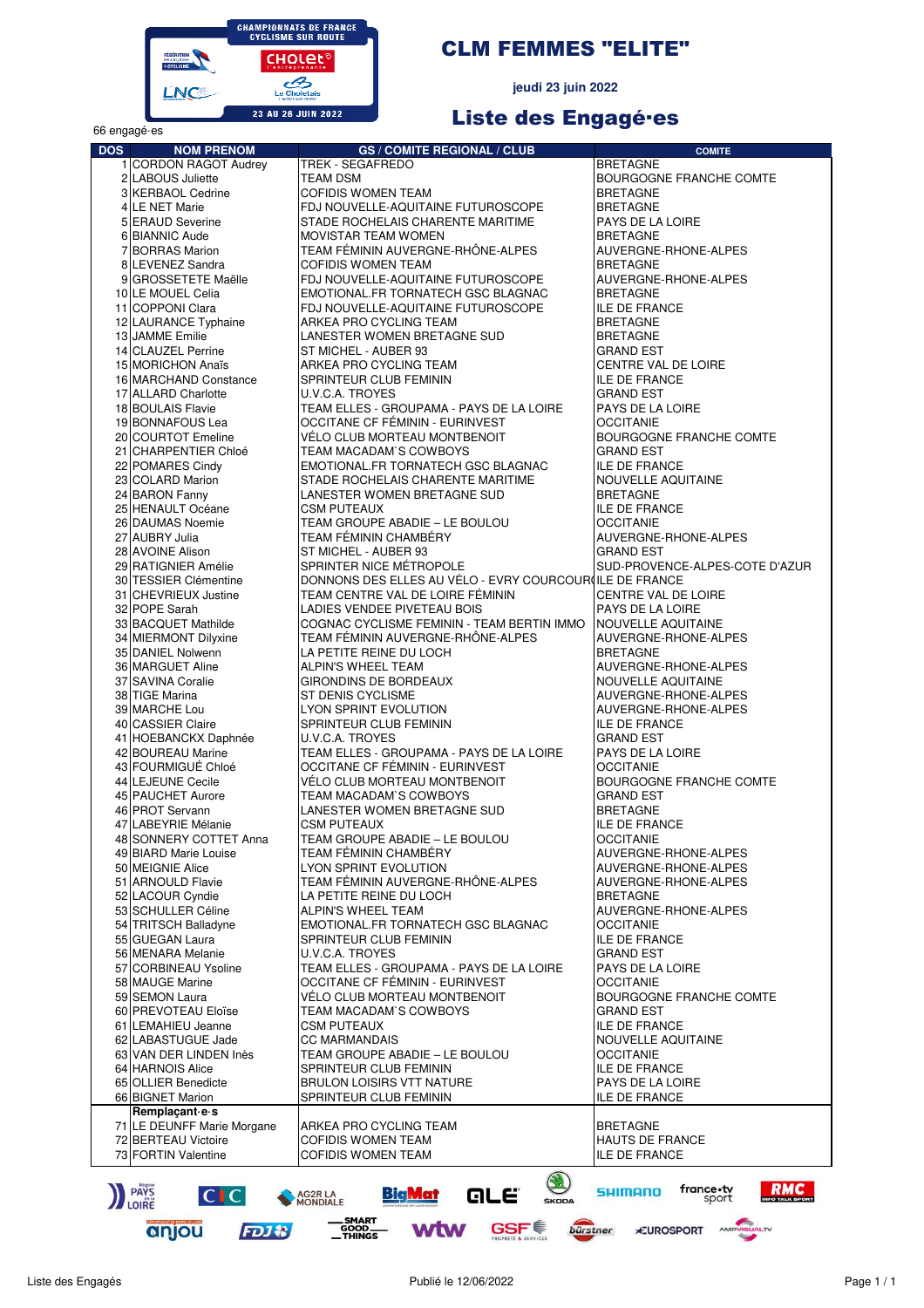

#### **CLM HOMMES "ELITE"**

jeudi 23 juin 2022

# Liste des Engagé es

| <b>DOS</b> | 105 engagé es<br><b>NOM PRENOM</b>                   |                    | <b>GROUPE SPORTIF / COMITE</b>                                | <b>DOS</b> | <b>NOM PRENOM</b>                             |                 | <b>GROUPE SPORTIF / COMITE</b>                                       |
|------------|------------------------------------------------------|--------------------|---------------------------------------------------------------|------------|-----------------------------------------------|-----------------|----------------------------------------------------------------------|
|            | 1 THOMAS Benjamin (E)                                | <b>CODE</b><br>COF | <b>COFIDIS</b>                                                |            | 71 CARREAU Dorian                             | <b>CODE</b>     | P64 PAU VELO 64                                                      |
|            | 2 ARMIRAIL Bruno (E)                                 | CGF                | <b>GROUPAMA - FDJ</b>                                         |            | 72 SCHMIDT Fabien                             |                 | UCB UC BRIOCHINE                                                     |
|            | 3 CAVAGNA Rémi (E)                                   | QST                | QUICK-STEP ALPHA VINYL TEAM                                   |            | 73 DUSSOL Loick                               |                 | <b>OCC</b> DN OCCITANIE CYCLISME                                     |
|            | 4 LATOUR Pierre (E)                                  | TEN                | <b>TOTALENERGIES</b>                                          |            | 74 JANODET Maxence                            |                 | GMC G.M.C. 38 (EYBENS FORMATION)                                     |
|            | 5 DAVY Clément (E)                                   | CGF                | <b>GROUPAMA - FDJ</b>                                         |            | 75 RAYNAUD Baptiste                           | <b>ISS</b>      | <b>USP ISSOIRIENNE</b>                                               |
|            | 6 CABOT Jeremy (E)                                   | TEN                | <b>TOTALENERGIES</b>                                          |            | 76 BEAUNE Mavric                              | UPB             | <b>USSA PAVILLY BARENTIN</b>                                         |
|            | 7 PEREZ Anthony (E)                                  | <b>COF</b>         | <b>COFIDIS</b>                                                |            | 77 CARLOT Matéo                               | <b>VCR</b>      | VC ROUEN 76                                                          |
|            | 8 ROSSETTO Stéphane (E)                              | AUB                | ST MICHEL - AUBER 93                                          |            | 78 MAIRE Adrien                               | AIX             | AVC AIX EN PROVENCE                                                  |
|            | 9 GUERNALEC Thibault (E)                             | ARK                | TEAM ARKEA - SAMSIC                                           |            | 79 HERON Antonin                              |                 | CAC COTES D'ARMOR CYCLISME                                           |
|            | 10 PALENI Enzo (E)                                   | CGF                | <b>GROUPAMA - FDJ</b>                                         |            | 80 JUILLARD Maximilien                        | <b>VCV</b>      | V.C. VILLEFRANCHE BEAUJOLAIS                                         |
|            | 11 VAUQUELIN Kévin (E)<br>12 LE TURNIER Mathias (E)  | ARK<br><b>UNA</b>  | TEAM ARKEA - SAMSIC                                           |            | 81 AVOINE Kévin<br>82 DRANSART Maxime         | L <sub>53</sub> | CCN CC NOGENT / OISE                                                 |
|            | 13 PETIT Adrien (E)                                  | IWG                | TEAM U NANTES ATLANTIQUE<br>INTERMARCHÉ - WANTY - GOBERT MATÉ |            | 83 VEISTROFFER Baptiste                       | <b>VCP</b>      | LAVAL CYCLISME 53<br>VC PAYS DE LOUDEAC                              |
|            | 14 CARISEY Clément (E)                               | GRL                | GO SPORT - ROUBAIX LILLE METROPOLE                            |            | 84 POISSON Damien                             | <b>DSC</b>      | <b>DINAN SPORT CYCLING</b>                                           |
|            | 15 RAUGEL Antoine (E)                                | ACT                | <b>AG2R CITROEN TEAM</b>                                      |            | 85 VANDERMEERSCH Emilien                      | <b>DLC</b>      | DUNKERQUE GRAND LITTORAL CYCLISM                                     |
|            | 16 PAILLOT Yoann (E)                                 | AUB                | ST MICHEL - AUBER 93                                          |            | 86 JAMIN Leo Paul                             | SOJ             | SOJASUN ESPOIR ACNC                                                  |
|            | 17 MIFSUD Andréa (E)                                 | <b>NMC</b>         | NICE METROPOLE COTE D'AZUR                                    |            | 87 FOULON Dorian                              | OCF             | OCCITANE CYCLISME FORMATION                                          |
|            | 18 GOUGEARD Alexis (E)                               | <b>BBK</b>         | <b>B&amp;B HOTELS - KTM</b>                                   |            | 88 JOLIBERT Clément                           |                 | GSC GSC BLAGNAC VELO SPORT 31                                        |
|            | 19 OURSELIN Paul (E)                                 | TEN                | <b>TOTALENERGIES</b>                                          |            | 89 THEVENEZ Geoffrey                          | LMP             | LA ROCHE SUR YON VENDEE CYCLISME                                     |
|            | 20 LINO Julian (E)                                   | BAI                | <b>BIKE AID</b>                                               |            | 90 TAIEB Raphaël                              | VCC             | CORBAS LYON METROPOLE                                                |
|            | 21 SIVAKOV Pavel (E)                                 | <b>IGD</b>         | <b>INEOS GRENADIERS</b>                                       |            | 91 THIROTEL Hugo                              | <b>VCU</b>      | VCU SCHWENHEIM                                                       |
|            | 22 LE HUITOUZE Eddy (E)                              | CGF                | <b>GROUPAMA - FDJ</b>                                         |            | 92 NICOLAS Arthur                             | UCC             | UNION CYCLISTE CHOLET 49                                             |
|            | 23 LOUVEL Matis (E)                                  | ARK                | TEAM ARKEA - SAMSIC                                           |            | 93 DE VINCENZI Luca                           | P64             | PAU VELO 64                                                          |
|            | 24 RICHARD Louis (E)<br>25 PAGE Hugo (E)             | UNA<br><b>IWG</b>  | TEAM U NANTES ATLANTIQUE<br>INTERMARCHÉ - WANTY - GOBERT MATÉ |            | 94 VIALADE Thibault<br>95 DUJARDIN Julien     |                 | GMC G.M.C. 38 (EYBENS FORMATION)<br><b>UPB USSA PAVILLY BARENTIN</b> |
|            | 26 LEROUX Samuel (E)                                 | GRL                | GO SPORT - ROUBAIX LILLE METROPOLE                            |            | 96 PETIT Clément                              |                 | VCR VC ROUEN 76                                                      |
|            | 27 PETERS Nans (E)                                   | ACT                | <b>AG2R CITROEN TEAM</b>                                      |            | 97 QUEMERE Tao                                | <b>VCV</b>      | V.C. VILLEFRANCHE BEAUJOLAIS                                         |
|            | 28 URRUTY Maxime (E)                                 | <b>NMC</b>         | NICE METROPOLE COTE D'AZUR                                    |            | 98 HAMON Nicolas                              |                 | CCN CC NOGENT / OISE                                                 |
|            | 29 GREGOIRE Romain (E)                               | <b>CGF</b>         | <b>GROUPAMA - FDJ</b>                                         |            | 99 GUILLON Celestin                           | L <sub>53</sub> | <b>LAVAL CYCLISME 53</b>                                             |
|            | 30 RIOU Alan (E)                                     | ARK                | TEAM ARKEA - SAMSIC                                           |            | 100 ROZES Clément                             | <b>OCF</b>      | OCCITANE CYCLISME FORMATION                                          |
|            | 31 GUEGAN Mael (E)                                   | una                | TEAM U NANTES ATLANTIQUE                                      |            | 101 WARMERDAM Max                             | GSC             | GSC BLAGNAC VELO SPORT 31                                            |
|            | 32 DELACROIX Théo (E)                                | IW G               | INTERMARCHÉ - WANTY - GOBERT MATÉ                             |            | 102 JOT Hugo                                  |                 | CCN CC NOGENT / OISE                                                 |
|            | 33 DENIS Thomas (E)                                  | GRL                | GO SPORT - ROUBAIX LILLE METROPOLE                            |            | 103 RIBEIRO DA CRUZ Mathias                   | L53             | <b>LAVAL CYCLISME 53</b>                                             |
|            | 34 BERTHET Clément (E)                               | ACT                | AG2R CITROEN TEAM                                             |            | 104 CHATELUS Axel                             | CCI             | CHARVIEU CHAVAGNEUX I.C.                                             |
|            | 35 BOUET Maxime (E)                                  | ARK                | TEAM ARKEA - SAMSIC                                           |            | 105 BARBIN Louis                              |                 | US ST HERBLAIN                                                       |
|            | 36 JEGAT Jordan (E)                                  | UNA<br>ARK         | TEAM U NANTES ATLANTIQUE                                      |            | Remplaçant e s<br>111 CHAMPOUSSIN Clément (E) | <b>ACT</b>      |                                                                      |
|            | 37 GRONDIN Donavan (E)<br>38 DEVANNE Antoine         | V.U                | TEAM ARKEA - SAMSIC<br>VENDEE U PAYS DE LA LOIRE              |            | 112 GODON Dorian (E)                          | ACT             | <b>AG2R CITROEN TEAM</b><br><b>AG2R CITROEN TEAM</b>                 |
|            | 39 LECAMUS LAMBERT Florentin VCR                     |                    | VC ROUEN 76                                                   |            | 113 LEBRETON Jacques                          | BBA             | <b>BOURG EN BRESSE AIN CYCLISME</b>                                  |
|            | 40 DELPHIS Thomas                                    | <b>CCF</b>         | CHAMBERY CYCLISME FORMATION                                   |            | 114 BOILEAU Léo                               | <b>ECS</b>      | <b>E.C. ST ETIENNE - LOIRE</b>                                       |
|            | 41 ERMENAULT Corentin                                | aix                | AVC AIX EN PROVENCE                                           |            | 115 LE BOETEZ Clement                         | T16             | OCEANE TOP 16                                                        |
|            | 42 COSTIOU Ewen                                      | CAC                | COTES D'ARMOR CYCLISME                                        |            | 116 CORVAISIER Antonin                        | V.U             | VENDEE U PAYS DE LA LOIRE                                            |
|            | 43 MARAIS Benjamin                                   | V.U                | VENDEE U PAYS DE LA LOIRE                                     |            | 117 STEVANT Malo                              | <b>VCP</b>      | <b>VC PAYS DE LOUDEAC</b>                                            |
|            | 44 JOLY Thomas                                       | <b>VCV</b>         | V.C. VILLEFRANCHE BEAUJOLAIS                                  |            | 118 CAPRON Rémi                               | <b>ECS</b>      | <b>E.C. ST ETIENNE - LOIRE</b>                                       |
|            | 45 BACON Romain                                      | CCN                | CC NOGENT / OISE                                              |            |                                               |                 |                                                                      |
|            | 46 BEZZA Quentin                                     | CCI                | CHARVIEU CHAVAGNEUX I.C.                                      |            |                                               |                 |                                                                      |
|            | 47 LE CAM Brendan<br>48 BOHAL Victor                 | BBA<br>L53         | BOURG EN BRESSE AIN CYCLISME                                  |            |                                               |                 |                                                                      |
|            | 49 GUICHARD Mickaël                                  | OCL                | LAVAL CYCLISME 53<br><b>WB-FYBOLIA MORBIHAN</b>               |            |                                               |                 |                                                                      |
|            | 50 PROVOST Maximilien                                | VCP                | VC PAYS DE LOUDEAC                                            |            |                                               |                 |                                                                      |
|            | 51 LE BON Johan                                      | DSC                | <b>DINAN SPORT CYCLING</b>                                    |            |                                               |                 |                                                                      |
|            | 52 HUENS Rémi                                        | DLC                | DUNKERQUE GRAND LITTORAL CYCLISM                              |            |                                               |                 |                                                                      |
|            | 53 GACHIGNARD Thomas                                 | SOJ                | SOJASUN ESPOIR ACNC                                           |            |                                               |                 |                                                                      |
|            | 54 CAMPISTROUS Romain                                | OCF                | OCCITANE CYCLISME FORMATION                                   |            |                                               |                 |                                                                      |
|            | 55 BERTRAND Corentin                                 | GSC                | GSC BLAGNAC VELO SPORT 31                                     |            |                                               |                 |                                                                      |
|            | 56 MEYER Robin                                       | <b>PWC</b>         | PHILIPPE WAGNER CYCLING                                       |            |                                               |                 |                                                                      |
|            | 57 JAMET Alexandre                                   | ECS                | E.C. ST ETIENNE - LOIRE                                       |            |                                               |                 |                                                                      |
|            | 58 PIJOURLET Louis                                   | ACB                | AMICALE CYCLISTE BISONTINE                                    |            |                                               |                 |                                                                      |
|            | 59 RENARD HAQUIN Henri FrançoCCE<br>60 SOUTON Julien | SCO                | CC ETUPES LE DOUBS PAYS DE MONTB<br>S.C.OLYMPIQUE DE DIJON    |            |                                               |                 |                                                                      |
|            | 61 GRESSIER Maxime                                   | PCO                | PARIS CYCLISTE OLYMPIQUE                                      |            |                                               |                 |                                                                      |
|            | 62 BESSAGUET Cedric                                  | C17                | A.PO.GE CYCLISTE - TEAM U CUBE 17                             |            |                                               |                 |                                                                      |
|            | 63 SOUCHON Antonin                                   | T16                | OCEANE TOP 16                                                 |            |                                               |                 |                                                                      |
|            | 64 ROUSSEL Antoine                                   | VEV                | V.C. VAULX EN VELIN                                           |            |                                               |                 |                                                                      |
|            | 65 PATOUX Jeremy                                     | LMP                | LA ROCHE SUR YON VENDEE CYCLISME                              |            |                                               |                 |                                                                      |
|            | 66 PASLIER Samuel                                    | VCC                | CORBAS LYON METROPOLE                                         |            |                                               |                 |                                                                      |
|            | 67 CHATILA BRUNOTTE Antonin                          | <b>VCU</b>         | <b>VCU SCHWENHEIM</b>                                         |            |                                               |                 |                                                                      |
|            | 68 SAVIGNARD Maël                                    | TMC                | TEAM MACADAM'S COWBOYS                                        |            |                                               |                 |                                                                      |
|            | 69 BESNIER Erwan                                     | UCC                | UNION CYCLISTE CHOLET 49                                      |            |                                               |                 |                                                                      |
|            | 70 LAYMOND Maxime                                    | CR4                | C.R.4 CHEMINS/ROANNE                                          |            |                                               |                 |                                                                      |
|            | <b>PAYS</b><br>LOIRE<br> C C                         |                    | <u>Big Mat</u><br>AG2R LA<br>MONDIALE                         |            | <b>SHIMANO</b><br>are<br><b>ŚKODA</b>         |                 | france.tv<br>sport                                                   |

FDJ#

anjou

\_\_ SMART<br>GOOD \_\_<br>\_\_ THINGS

**Wtw** 

GSF<sup>E</sup>

bürstner

**EUROSPORT** 

VISUALTV

 $\triangle M$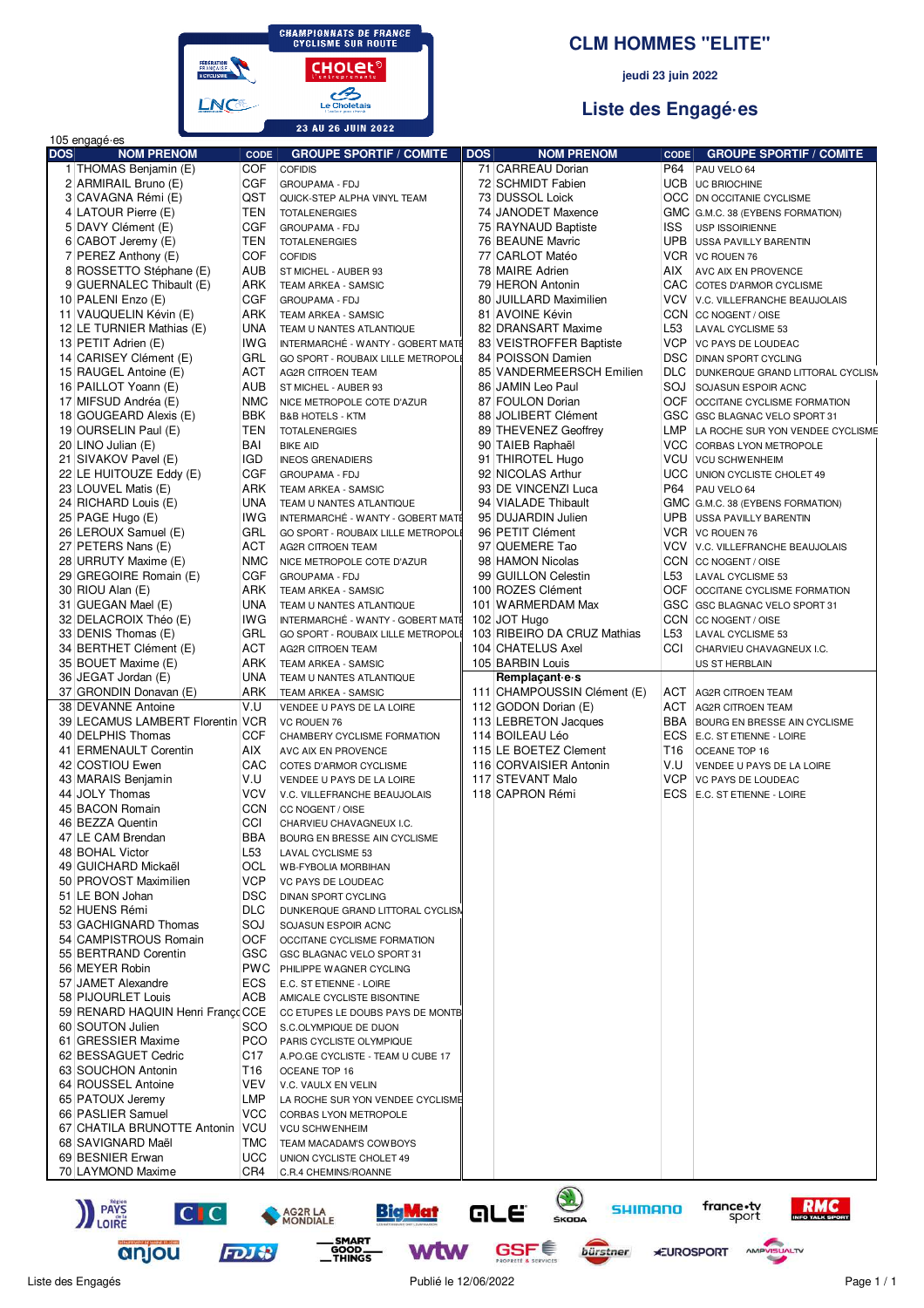**CHAMPIONNATS DE FRANCE<br>CYCLISME SUR ROUTE** 

CHOLEL<sup>®</sup>

Le Choletais **23 AU 26 JUIN 2022** 

FÉDÉRATION<br>FRANÇAISE<br>BOYCLISME **LNC®** 

#### ROUTE AMATEURS

#### **samedi 25 juin 2022**

#### **Liste des Engagé·e·s**

|            | 175 engagé e s               |             |                                   |            |                                  |                 |                                        |
|------------|------------------------------|-------------|-----------------------------------|------------|----------------------------------|-----------------|----------------------------------------|
| <b>DOS</b> | <b>NOM PRENOM</b>            | <b>CODE</b> | <b>EQUIPE / COMITE</b>            | <b>DOS</b> | <b>NOM PRENOM</b>                | <b>CODE</b>     | <b>EQUIPE / COMITE</b>                 |
|            | 1 BONIFACE Lucas             | V.U         | VENDEE U PAYS DE LA LOIRE         |            | 81 LAGNET Gari                   | SOJ             | SOJASUN ESPOIR ACNC                    |
|            | 2 BONNET Thomas              | V.U         | VENDEE U PAYS DE LA LOIRE         |            | 82 LE PIOUFFE Nathan             | SOJ             | SOJASUN ESPOIR ACNC                    |
|            | 3 CORVAISIER Antonin         | V.U         | VENDEE U PAYS DE LA LOIRE         |            | 83 MILLET Hugo                   | SOJ             | SOJASUN ESPOIR ACNC                    |
|            | 4 JEANNIERE Emilien          | V.U         | VENDEE U PAYS DE LA LOIRE         |            | 84 CAMPISTROUS Romain            | OCF             | OCCITANE CYCLISME FORMATION            |
|            | 5 VADIC Baptiste             | V.U         | VENDEE U PAYS DE LA LOIRE         |            | 85 CASTELLARNAU Florent          | OCF             | OCCITANE CYCLISME FORMATION            |
|            | 6 VERCHER Matteo             | V.U         | VENDEE U PAYS DE LA LOIRE         |            | 86 COSTEPLANE Aurélien           | OCF             | OCCITANE CYCLISME FORMATION            |
|            | 7 CARLOT Matéo               | <b>VCR</b>  | VC ROUEN 76                       |            | 87 FOULON Dorian                 | OCF             | OCCITANE CYCLISME FORMATION            |
|            | 8 HAVOT Sébastien            | <b>VCR</b>  | VC ROUEN 76                       |            | 88 LEMOINE Gaëtan                | OCF             | OCCITANE CYCLISME FORMATION            |
|            | 9 JAMOT Julien               | <b>VCR</b>  | VC ROUEN 76                       |            | 89 BERTRAND Corentin             | GSC             | GSC BLAGNAC VELO SPORT 31              |
|            | 10 LECAMUS LAMBERT Florentin | <b>VCR</b>  | VC ROUEN 76                       |            | 90 CHASSAGNE Thomas              | GSC             | GSC BLAGNAC VELO SPORT 31              |
|            | 11 LEVASSEUR Jordan          | <b>VCR</b>  | VC ROUEN 76                       | 91         | <b>JOLIBERT Clément</b>          | GSC             | GSC BLAGNAC VELO SPORT 31              |
|            | 12 PETIT Clément             | VCR         | VC ROUEN 76                       |            | 92 LANGELLA Lilian               | GSC             | GSC BLAGNAC VELO SPORT 31              |
|            | 13 ALLARD Matéo              | <b>CCF</b>  | CHAMBERY CYCLISME FORMATION       |            | 93 CARESMEL Alexis               | <b>PWC</b>      | PHILIPPE WAGNER CYCLING                |
|            | 14 CHAUSSINAND Joris         | <b>CCF</b>  | CHAMBERY CYCLISME FORMATION       |            | 94 GUINET Dylan                  | <b>PWC</b>      | PHILIPPE WAGNER CYCLING                |
|            | 15 DELPHIS Thomas            | <b>CCF</b>  | CHAMBERY CYCLISME FORMATION       |            | 95 MICHEL Simon                  | <b>PWC</b>      | PHILIPPE WAGNER CYCLING                |
|            | 16 LABROSSE Jordan           | <b>CCF</b>  | CHAMBERY CYCLISME FORMATION       |            | 96 PHILIBERT Aurélien            | <b>PWC</b>      | PHILIPPE WAGNER CYCLING                |
|            | 17 RETAILLEAU Valentin       | <b>CCF</b>  | CHAMBERY CYCLISME FORMATION       |            | 97 BOILEAU Léo                   | <b>ECS</b>      | E.C. ST ETIENNE - LOIRE                |
|            | 18 TRONCHON Bastien          | <b>CCF</b>  | CHAMBERY CYCLISME FORMATION       |            | 98 BONHOMME Arthur               | <b>ECS</b>      | E.C. ST ETIENNE - LOIRE                |
|            | 19 DELCROS Clément           | AIX         | AVC AIX EN PROVENCE               |            | 99 JAMET Alexandre               | <b>ECS</b>      | E.C. ST ETIENNE - LOIRE                |
|            | 20 ERMENAULT Corentin        | <b>AIX</b>  | AVC AIX EN PROVENCE               |            | 100 LOISY Tanguy                 | <b>ECS</b>      | E.C. ST ETIENNE - LOIRE                |
|            | 21 MAIRE Adrien              | <b>AIX</b>  | AVC AIX EN PROVENCE               | 101        | <b>GERMAIN Thibault</b>          | ACB             | AMICALE CYCLISTE BISONTINE             |
|            | 22 NARBONNE ZUCCARELLI Axel  | <b>AIX</b>  | AVC AIX EN PROVENCE               |            | 102 MORICHON Thomas              | ACB             | AMICALE CYCLISTE BISONTINE             |
|            | 23 SAINT GUILHEM Thibaud     | <b>AIX</b>  |                                   |            | 103 PIERRE Eliott                | <b>ACB</b>      |                                        |
|            | 24 WILD Damian               | AIX         | AVC AIX EN PROVENCE               |            |                                  | <b>ACB</b>      | AMICALE CYCLISTE BISONTINE             |
|            | 25 COSTIOU Ewen              |             | AVC AIX EN PROVENCE               |            | 104 ROLLEE Thibault              |                 | AMICALE CYCLISTE BISONTINE             |
|            |                              | CAC         | COTES D'ARMOR CYCLISME            |            | 105 RENARD HAQUIN Henri François | CCE             | CC ETUPES LE DOUBS PAYS DE MONTBELIARD |
|            | 26 COTARD Theo               | CAC         | COTES D'ARMOR CYCLISME            |            | 106 BARAN Simon                  | <b>CCE</b>      | CC ETUPES LE DOUBS PAYS DE MONTBELIARD |
|            | 27 D'HERVEZ Thibault         | CAC         | COTES D'ARMOR CYCLISME            |            | 107 LECLAINCHE Gwen              | CCE             | CC ETUPES LE DOUBS PAYS DE MONTBELIARD |
|            | 28 JEANNES Matthieu          | CAC         | COTES D'ARMOR CYCLISME            |            | 108 THOMAS Théo                  | <b>CCE</b>      | CC ETUPES LE DOUBS PAYS DE MONTBELIARD |
|            | 29 LE BERRE Mathis           | CAC         | COTES D'ARMOR CYCLISME            |            | 109 BATISTA Camille              | G.C             | <b>GUIDON CHALETTOIS</b>               |
|            | 30 LE CLEC'H Lomig           | CAC         | COTES D'ARMOR CYCLISME            |            | 110 MARTINEZ Yannick             | G.C             | <b>GUIDON CHALETTOIS</b>               |
|            | 31 AVADANIAN Lucas           | vcv         | V.C. VILLEFRANCHE BEAUJOLAIS      |            | 111 MILLON Simon                 | G.C             | <b>GUIDON CHALETTOIS</b>               |
|            | 32 CHAMERAT DUMONT Antony    | <b>VCV</b>  | V.C. VILLEFRANCHE BEAUJOLAIS      |            | 112 RACAULT Ronan                | G.C             | <b>GUIDON CHALETTOIS</b>               |
|            | 33 GARDELLA Florent          | vcv         | V.C. VILLEFRANCHE BEAUJOLAIS      |            | 113 BENETEAU Lucas               | SCO             | S.C.OLYMPIQUE DE DIJON                 |
|            | 34 JOLY Thomas               | <b>VCV</b>  | V.C. VILLEFRANCHE BEAUJOLAIS      |            | 114 GAUTHERAT Pierre             | SCO             | S.C.OLYMPIQUE DE DIJON                 |
|            | 35 JUILLARD Maximilien       | vcv         | V.C. VILLEFRANCHE BEAUJOLAIS      |            | 115 KRAEMER Léo                  | SCO             | S.C.OLYMPIQUE DE DIJON                 |
|            | 36 QUEMERE Tao               | vcv         | V.C. VILLEFRANCHE BEAUJOLAIS      |            | 116 NAVARRO Corentin             | SCO             | S.C.OLYMPIQUE DE DIJON                 |
|            | 37 AVOINE Kévin              | <b>CCN</b>  | CC NOGENT / OISE                  |            | 117 DO REGO Fabio                | PCO             | PARIS CYCLISTE OLYMPIQUE               |
|            | 38 BACON Romain              | <b>CCN</b>  | CC NOGENT / OISE                  |            | 118 MADORRE Thibaut              | PCO             | PARIS CYCLISTE OLYMPIQUE               |
|            | 39 HANSART Philéas           | <b>CCN</b>  | CC NOGENT / OISE                  |            | 119 ROMA Jérémy                  | PCO             | PARIS CYCLISTE OLYMPIQUE               |
|            | 40 HOUCKE Killyan            | <b>CCN</b>  | CC NOGENT / OISE                  |            | 120 SAGNIER Théo                 | PCO             | PARIS CYCLISTE OLYMPIQUE               |
|            | 41 PASTOT Vincent            | <b>CCN</b>  | CC NOGENT / OISE                  |            | 121 ARHIE Kevin                  | C17             | A.PO.GE CYCLISTE - TEAM U CUBE 17      |
|            | 42 THEOT Killian             | <b>CCN</b>  | CC NOGENT / OISE                  |            | 122 ARHIE Vincent                | C17             | A.PO.GE CYCLISTE - TEAM U CUBE 17      |
|            | 43 BAUDIS Anthony            | CCI         | CHARVIEU CHAVAGNEUX I.C.          |            | 123 LARPE Killian                | C <sub>17</sub> | A.PO.GE CYCLISTE - TEAM U CUBE 17      |
|            | 44 BEZZA Quentin             | CCI         | CHARVIEU CHAVAGNEUX I.C.          |            | 124 MONLEZUN Kévin               | C <sub>17</sub> | A.PO.GE CYCLISTE - TEAM U CUBE 17      |
|            | 45 CHATELUS Axel             | CCI         | CHARVIEU CHAVAGNEUX I.C.          |            | 125 DEMEAUTIS Matthieu           | T <sub>16</sub> | <b>OCEANE TOP 16</b>                   |
|            | 46 DEVAUX Thomas             | CCI         | CHARVIEU CHAVAGNEUX I.C.          |            | 126 FIEFVEZ Rudy                 | T16             | OCEANE TOP 16                          |
|            | 47 DUCRET Justin             | CCI         | CHARVIEU CHAVAGNEUX I.C.          |            | 127 LE BOETEZ Clement            | T16             | OCEANE TOP 16                          |
|            | 48 PACOURET Amaury           | CCI         | CHARVIEU CHAVAGNEUX I.C.          |            | 128 SOUCHON Antonin              | T <sub>16</sub> |                                        |
|            | 49 BRENANS Emile             | <b>BBA</b>  | BOURG EN BRESSE AIN CYCLISME      |            | 129 COSS Loris                   | <b>VEV</b>      | OCEANE TOP 16                          |
|            |                              |             |                                   |            | 130 ROUSSEL Antoine              | VEV             | V.C. VAULX EN VELIN                    |
|            | 50 DEGACHE Théo              | <b>BBA</b>  | BOURG EN BRESSE AIN CYCLISME      |            |                                  |                 | V.C. VAULX EN VELIN                    |
|            | 51 KNECHT Noah               | <b>BBA</b>  | BOURG EN BRESSE AIN CYCLISME      |            | 131 SERRIERES Lucas              | VEV             | V.C. VAULX EN VELIN                    |
|            | 52 LEROY Olivier             | <b>BBA</b>  | BOURG EN BRESSE AIN CYCLISME      |            | 132 MOISAN Emmanuel              | VEV             | V.C. VAULX EN VELIN                    |
|            | 53 PIRON Mathias             | <b>BBA</b>  | BOURG EN BRESSE AIN CYCLISME      |            | 133 FEILLU Romain                | <b>CCP</b>      | CC PERIGUEUX DORDOGNE                  |
|            | 54 DRANSART Maxime           | L53         | LAVAL CYCLISME 53                 |            | 134 LAMY Julien                  | <b>CCP</b>      | CC PERIGUEUX DORDOGNE                  |
|            | 55 GUILLON Celestin          | L53         | LAVAL CYCLISME 53                 |            | 135 MARGUERITAT Titouan          | <b>CCP</b>      | CC PERIGUEUX DORDOGNE                  |
|            | 56 MAITRE Florian            | L53         | LAVAL CYCLISME 53                 |            | 136 PASQUET Aurelien             | <b>CCP</b>      | CC PERIGUEUX DORDOGNE                  |
|            | 57 RAPITEAU Florian          | L53         | LAVAL CYCLISME 53                 |            | 137 BRICARD Alexis               | <b>LMP</b>      | LA ROCHE SUR YON VENDEE CYCLISME       |
|            | 58 RIDEL Damien              | L53         | LAVAL CYCLISME 53                 |            | 138 MENANT Theo                  | LMP             | LA ROCHE SUR YON VENDEE CYCLISME       |
|            | 59 BAGUELIN Jocelyn          | OCL         | WB-FYBOLIA MORBIHAN               |            | 139 ORCEAU Clement               | <b>LMP</b>      | LA ROCHE SUR YON VENDEE CYCLISME       |
|            | 60 GUICHARD Mickaël          | OCL         | <b>WB-FYBOLIA MORBIHAN</b>        |            | 140 ROMIAN Davy                  | <b>LMP</b>      | LA ROCHE SUR YON VENDEE CYCLISME       |
|            | 61 JOLLY Maxime              | OCL         | <b>WB-FYBOLIA MORBIHAN</b>        |            | 141 PAUCHARD Eliot               | VCC             | CORBAS LYON METROPOLE                  |
|            | 62 LE NY Jean Louis          | OCL         | WB-FYBOLIA MORBIHAN               |            | 142 GRAND Antoine                | VCC             | CORBAS LYON METROPOLE                  |
|            | 63 THIERRY Pierre            | OCL         | WB-FYBOLIA MORBIHAN               |            | 143 GUILLONNET Adrien            | <b>VCC</b>      | CORBAS LYON METROPOLE                  |
|            | 64 DAUPHIN Florian           | VCP         | VC PAYS DE LOUDEAC                |            | 144 PASLIER Samuel               | <b>VCC</b>      | CORBAS LYON METROPOLE                  |
|            | 65 LE PENNEC Guerand         | VCP         | VC PAYS DE LOUDEAC                |            | 145 CHATILA BRUNOTTE Antonin     | <b>VCU</b>      | <b>VCU SCHWENHEIM</b>                  |
|            | 66 MAHOUDO Nolann            | VCP         | VC PAYS DE LOUDEAC                |            | 146 GABRIEL Timothé              | <b>VCU</b>      | <b>VCU SCHWENHEIM</b>                  |
|            | 67 VEISTROFFER Baptiste      | VCP         | VC PAYS DE LOUDEAC                |            | 147 PAHOFFER Théo                | <b>VCU</b>      | <b>VCU SCHWENHEIM</b>                  |
|            | 68 VERSCHUREN Killian        | VCP         | VC PAYS DE LOUDEAC                |            | 148 THIROTEL Hugo                | <b>VCU</b>      | <b>VCU SCHWENHEIM</b>                  |
|            | 69 CAM Maxime                | <b>DSC</b>  | DINAN SPORT CYCLING               |            | 149 BOUARD Brendan               | <b>TMC</b>      | TEAM MACADAM'S COWBOYS                 |
|            | 70 CHANDEMERLE Hugo          | <b>DSC</b>  | DINAN SPORT CYCLING               |            | 150 DESCHATRES Martin            | <b>TMC</b>      | TEAM MACADAM'S COWBOYS                 |
|            | 71 LE BON Johan              | <b>DSC</b>  | DINAN SPORT CYCLING               |            | 151 MARASCO Lorenzo              | TMC             | TEAM MACADAM'S COWBOYS                 |
|            | 72 POISSON Damien            | <b>DSC</b>  | DINAN SPORT CYCLING               |            | 152 SAVIGNARD Maël               | TMC             | TEAM MACADAM'S COWBOYS                 |
|            | 73 RALLE Anthony             | <b>DSC</b>  | DINAN SPORT CYCLING               |            | 153 BRAMOULLE Adrien             | <b>UCC</b>      | UNION CYCLISTE CHOLET 49               |
|            | 74 CORDENOS Clément          | <b>DLC</b>  | DUNKERQUE GRAND LITTORAL CYCLISME |            | 154 BRAMOULLE Valentin           | <b>UCC</b>      | UNION CYCLISTE CHOLET 49               |
|            | 75 HUENS Axel                | <b>DLC</b>  | DUNKERQUE GRAND LITTORAL CYCLISME |            | 155 FOUQUET Alexy                | <b>UCC</b>      | UNION CYCLISTE CHOLET 49               |
|            | 76 HUENS Rémi                | <b>DLC</b>  | DUNKERQUE GRAND LITTORAL CYCLISME |            | 156 PAUMARD Thibault             | UCC             | UNION CYCLISTE CHOLET 49               |
|            | 77 LABBE Benjamin            | <b>DLC</b>  | DUNKERQUE GRAND LITTORAL CYCLISME |            | 157 FAYOLLE Mehdi                | CR4             | C.R.4 CHEMINS/ROANNE                   |
|            | 78 LE CUNFF Kevin            | <b>DLC</b>  | DUNKERQUE GRAND LITTORAL CYCLISME |            | 158 LAYMOND Maxime               | CR4             | C.R.4 CHEMINS/ROANNE                   |
|            | 79 GACHIGNARD Thomas         | SOJ         | SOJASUN ESPOIR ACNC               |            | 159 MARIN Julien                 | CR4             | C.R.4 CHEMINS/ROANNE                   |
|            | 80 GAREL Adrien              | SOJ         | SOJASUN ESPOIR ACNC               |            | 160 RONGERE Quentin              | CR4             | C.R.4 CHEMINS/ROANNE                   |
|            |                              |             |                                   |            |                                  |                 |                                        |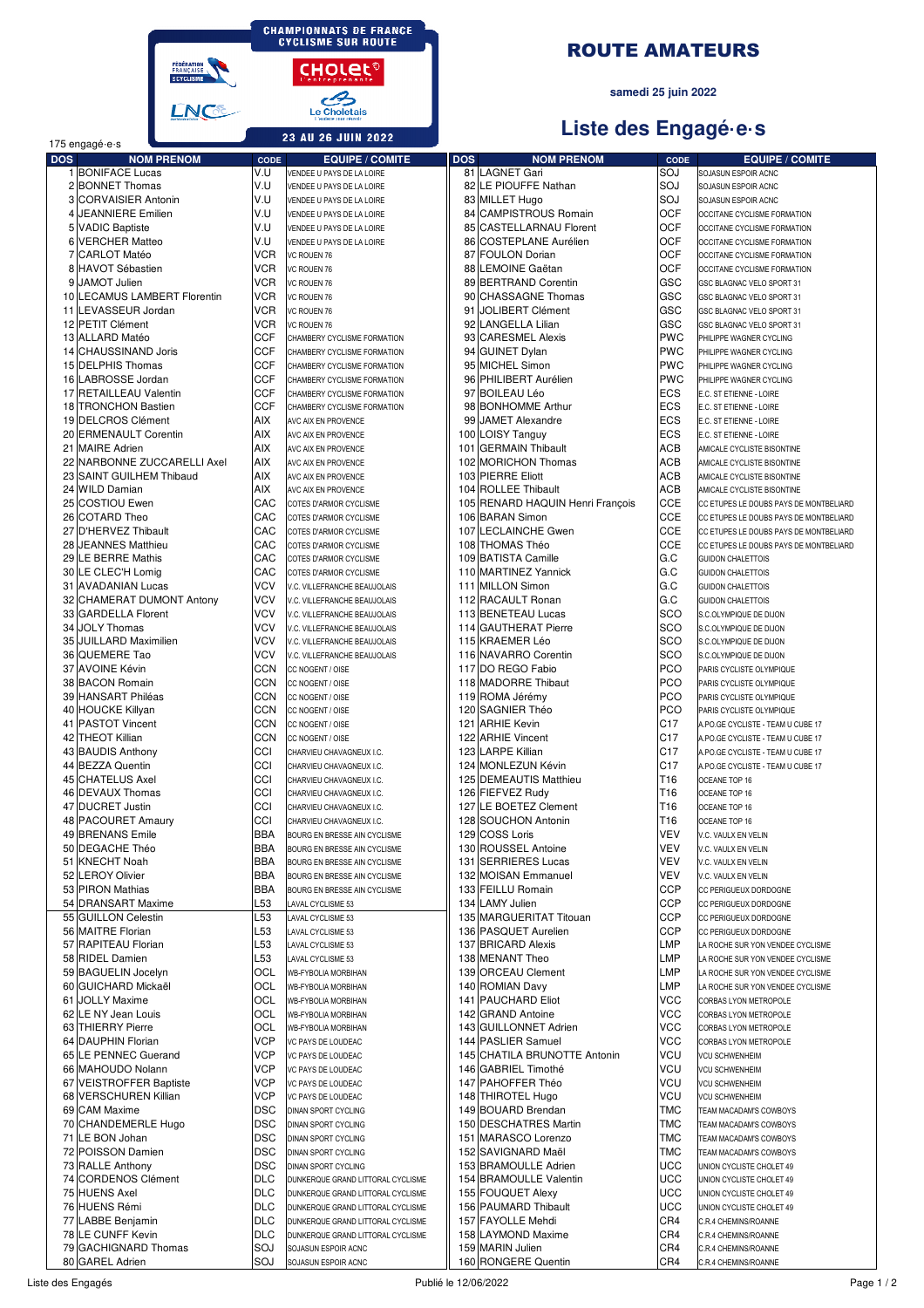**CHAMPIONNATS DE FRANCE<br>CYCLISME SUR ROUTE** 

CHOLEL<sup>®</sup>

Le Choletais

FÉDÉRATION<br>FRANÇAISE<br>BOYCLISME **LNG** 



#### samedi 25 juin 2022

# Liste des Engagé.e.s

| <b>23 AU 26 JUIN 2022</b><br>175 engagé e s |                                                  | Liste des Engage e s |                          |                                                              |     |                                              |                               |                                                      |
|---------------------------------------------|--------------------------------------------------|----------------------|--------------------------|--------------------------------------------------------------|-----|----------------------------------------------|-------------------------------|------------------------------------------------------|
| <b>DOS</b>                                  |                                                  | <b>NOM PRENOM</b>    | CODE                     | <b>EQUIPE / COMITE</b>                                       | DOS | <b>NOM PRENOM</b>                            | CODE                          | <b>EQUIPE / COMITE</b>                               |
|                                             | 161 AVRIL Thomas                                 |                      | UVL                      | UNION VELOCIPEDIQUE DE LIMOGES - TEAM U87                    |     | 265 PIJOURLET Louis                          | <b>ACB</b>                    | AMICALE CYCLISTE BISONTINE                           |
|                                             | 162 BUISSON Julien                               |                      | <b>UVL</b>               | UNION VELOCIPEDIQUE DE LIMOGES - TEAM U87                    |     | 266 REMONDET Valentin                        | ACB                           | AMICALE CYCLISTE BISONTINE                           |
|                                             | 163 CAUDOUX Alexandre                            |                      | <b>UVL</b><br><b>UVL</b> | UNION VELOCIPEDIQUE DE LIMOGES - TEAM U87                    |     | 267 BAILLEUX Pierrick                        | G.C<br>G.C                    | <b>GUIDON CHALETTOIS</b>                             |
|                                             | 164 GERBAUD Guillaume<br>165 AIM Remy            |                      | P64                      | UNION VELOCIPEDIQUE DE LIMOGES - TEAM U87<br>PAU VELO 64     |     | 268 DUC Maxence<br>269 POL Gaëtan            | G.C                           | <b>GUIDON CHALETTOIS</b><br><b>GUIDON CHALETTOIS</b> |
|                                             | 166 CARREAU Dorian                               |                      | P64                      | PAU VELO 64                                                  |     | 270 QUILLET Téo                              | G.C                           | <b>GUIDON CHALETTOIS</b>                             |
|                                             | 167 DE VINCENZI Luca                             |                      | P64                      | PAU VELO 64                                                  |     | 271 VILLEMIN Alan                            | G.C                           | <b>GUIDON CHALETTOIS</b>                             |
|                                             | 168 HELARY Steven                                |                      | <b>UCB</b>               | UC BRIOCHINE                                                 |     | 272 BOURG Quentin                            | SCO                           | S.C.OLYMPIQUE DE DIJON                               |
|                                             | 169 RIVALLAIN Hugo                               |                      | <b>UCB</b>               | UC BRIOCHINE                                                 |     | 273 DEVROUTE Corentin                        | SCO                           | S.C.OLYMPIQUE DE DIJON                               |
|                                             | 170 SCHMIDT Fabien                               |                      | <b>UCB</b>               | UC BRIOCHINE                                                 |     | 274 GRAS Yan                                 | SCO                           | S.C.OLYMPIQUE DE DIJON                               |
|                                             | 171 DE JONCKHEERE Johan                          |                      | <b>UVA</b>               | U.V.AUBE                                                     |     | 275 RIGOLLOT Mathieu                         | SCO                           | S.C.OLYMPIQUE DE DIJON                               |
|                                             | 172 PROTIN Célian                                |                      | <b>UVA</b><br><b>UVA</b> | U.V.AUBE                                                     |     | 276 GRESSIER Maxime                          | <b>PCO</b><br><b>PCO</b>      | PARIS CYCLISTE OLYMPIQUE                             |
|                                             | 173 ZEHNICH Dorian<br>174 URCEL Adrien Rémi      |                      |                          | U.V.AUBE<br><b>GUAD</b> GUADELOUPE                           |     | 277 MACE Marius<br>278 ROUSSEL Hugo          | <b>PCO</b>                    | PARIS CYCLISTE OLYMPIQUE<br>PARIS CYCLISTE OLYMPIQUE |
|                                             | 175 URCEL Damien                                 |                      |                          | <b>GUAD</b> GUADELOUPE                                       |     | 279 BESSAGUET Cedric                         | C <sub>17</sub>               | A.PO.GE CYCLISTE - TEAM U CUBE 17                    |
|                                             | Remplaçant e s                                   |                      |                          |                                                              |     | 280 BELLICAUD Jeremy                         | T16                           | OCEANE TOP 16                                        |
|                                             | 201 DEVANNE Antoine                              |                      | V.U                      | VENDEE U PAYS DE LA LOIRE                                    |     | 281 DILIGEART Alexis                         | T <sub>16</sub>               | OCEANE TOP 16                                        |
|                                             | 202 GROLIER Lucas                                |                      | V.U                      | VENDEE U PAYS DE LA LOIRE                                    |     | 282 LACHENY Rayann                           | T <sub>16</sub>               | OCEANE TOP 16                                        |
|                                             | 203 MARAIS Benjamin                              |                      | V.U                      | VENDEE U PAYS DE LA LOIRE                                    |     | 283 LAPIERRE Louis                           | T <sub>16</sub>               | OCEANE TOP 16                                        |
|                                             | 204 MARCEROU Nicola                              |                      | V.U<br>V.U               | VENDEE U PAYS DE LA LOIRE                                    |     | 284 WEINGARTEN Luc                           | T <sub>16</sub><br><b>CCP</b> | OCEANE TOP 16                                        |
|                                             | 205 ROLLAND Brieuc<br>206 JACQUEMIN Colin        |                      | <b>VCR</b>               | VENDEE U PAYS DE LA LOIRE<br>VC ROUEN 76                     |     | 285 AUMEUNIER Lucas<br>286 LAPOUGES Damien   | <b>CCP</b>                    | CC PERIGUEUX DORDOGNE<br>CC PERIGUEUX DORDOGNE       |
|                                             | 207 KOWALSKI Dylan                               |                      | VCR                      | VC ROUEN 76                                                  |     | 287 MORICHON Mathieu                         | <b>CCP</b>                    | CC PERIGUEUX DORDOGNE                                |
|                                             | 208 PIERRE Alexis                                |                      | VCR                      | VC ROUEN 76                                                  |     | 288 PATOUX Jeremy                            | <b>LMP</b>                    | LA ROCHE SUR YON VENDEE CYCLISME                     |
|                                             | 209 VALOGNES Thibault                            |                      | <b>VCR</b>               | VC ROUEN 76                                                  |     | 289 THEVENEZ Geoffrey                        | <b>LMP</b>                    | LA ROCHE SUR YON VENDEE CYCLISME                     |
|                                             | 210 BREUILLARD Nicolas                           |                      | AIX                      | AVC AIX EN PROVENCE                                          |     | 290 TAIEB Raphaël                            | <b>VCC</b>                    | CORBAS LYON METROPOLE                                |
|                                             | 211 MONGE Cedric                                 |                      | AIX                      | AVC AIX EN PROVENCE                                          | 291 | DEMARQUE Thibault                            | <b>VCU</b>                    | <b>VCU SCHWENHEIM</b>                                |
|                                             | 212 ROGER Gabriel                                |                      | AIX                      | AVC AIX EN PROVENCE                                          |     | 292 ROBERT Alexis                            | <b>UCC</b>                    | UNION CYCLISTE CHOLET 49                             |
|                                             | 213 TRARIEUX Julien                              |                      | AIX                      | AVC AIX EN PROVENCE                                          |     | 293 TAILLANDIER Axel                         | <b>UCC</b>                    | UNION CYCLISTE CHOLET 49                             |
|                                             | 214 BOULET Enzo<br>215 BRIAND Killian            |                      | CAC<br>CAC               | COTES D'ARMOR CYCLISME                                       |     | 294 BELANGER Florentin<br>295 BONETTO Damien | CR4<br>CR4                    | C.R.4 CHEMINS/ROANNE                                 |
|                                             | 216 GLOUX Swann                                  |                      | CAC                      | COTES D'ARMOR CYCLISME<br>COTES D'ARMOR CYCLISME             |     | 296 VARAGO Jérémy                            | CR4                           | C.R.4 CHEMINS/ROANNE<br>C.R.4 CHEMINS/ROANNE         |
|                                             | 217 RIO Maxime                                   |                      | CAC                      | COTES D'ARMOR CYCLISME                                       |     | 297 CLEMENT Erwan                            | <b>UVL</b>                    | UNION VELOCIPEDIQUE DE LIMOGES - TEAM U87            |
|                                             | 218 VEZIE Valentin                               |                      | CAC                      | COTES D'ARMOR CYCLISME                                       |     | 298 TAILHADES Baptiste                       | <b>UVL</b>                    | UNION VELOCIPEDIQUE DE LIMOGES - TEAM U87            |
|                                             | 219 DUVERGER Pierre Baptiste                     |                      | VCV                      | V.C. VILLEFRANCHE BEAUJOLAIS                                 |     | 299 CARLET Pierre                            | P64                           | PAU VELO 64                                          |
|                                             | 220 GROS Logan                                   |                      | VCV                      | V.C. VILLEFRANCHE BEAUJOLAIS                                 |     | 300 GRACIANNETTE Gaetan                      | P64                           | PAU VELO 64                                          |
|                                             | 221 GIRARD Damien                                |                      | <b>CCN</b>               | CC NOGENT / OISE                                             |     | 301 BLONDEL HERMANT Emile                    | <b>UVA</b>                    | U.V.AUBE                                             |
|                                             | 222 JOT Hugo                                     |                      | <b>CCN</b>               | CC NOGENT / OISE                                             |     | 302 DUCROCQ Joris                            | <b>UVA</b>                    | U.V.AUBE                                             |
|                                             | 223 SENICOURT Kylian                             |                      | <b>CCN</b>               | CC NOGENT / OISE                                             |     |                                              |                               |                                                      |
|                                             | 224 SEUWIN Paul<br>225 BETELLI Pierre            |                      | <b>CCN</b><br><b>BBA</b> | CC NOGENT / OISE                                             |     |                                              |                               |                                                      |
|                                             | 226 BLANC Arthur                                 |                      | <b>BBA</b>               | BOURG EN BRESSE AIN CYCLISME<br>BOURG EN BRESSE AIN CYCLISME |     |                                              |                               |                                                      |
|                                             | 227 LE CAM Brendan                               |                      | <b>BBA</b>               | BOURG EN BRESSE AIN CYCLISME                                 |     |                                              |                               |                                                      |
|                                             | 228 LEBRETON Jacques                             |                      | <b>BBA</b>               | BOURG EN BRESSE AIN CYCLISME                                 |     |                                              |                               |                                                      |
|                                             | 229 ROULAND Louis                                |                      | <b>BBA</b>               | BOURG EN BRESSE AIN CYCLISME                                 |     |                                              |                               |                                                      |
|                                             | 230 BOHAL Victor                                 |                      | L53                      | LAVAL CYCLISME 53                                            |     |                                              |                               |                                                      |
|                                             | 231 RIBEIRO DA CRUZ Mathias                      |                      | L53                      | LAVAL CYCLISME 53                                            |     |                                              |                               |                                                      |
|                                             | 232 TERRIEN Valentin                             |                      | L <sub>53</sub><br>VCP   | LAVAL CYCLISME 53                                            |     |                                              |                               |                                                      |
|                                             | 233 LARMET Ilan<br>234 PERIOU Tony               |                      | VCP                      | VC PAYS DE LOUDEAC<br>VC PAYS DE LOUDEAC                     |     |                                              |                               |                                                      |
|                                             | 235 PROVOST Maximilien                           |                      | VCP                      | VC PAYS DE LOUDEAC                                           |     |                                              |                               |                                                      |
|                                             | 236 ALLENO Clement                               |                      | DSC                      | DINAN SPORT CYCLING                                          |     |                                              |                               |                                                      |
|                                             | 237 LE PAGE Samuel                               |                      | <b>DSC</b>               | DINAN SPORT CYCLING                                          |     |                                              |                               |                                                      |
|                                             | 238 MASSE Valentin                               |                      | <b>DSC</b>               | DINAN SPORT CYCLING                                          |     |                                              |                               |                                                      |
|                                             | 239 RENAULT Baptiste                             |                      | <b>DSC</b>               | DINAN SPORT CYCLING                                          |     |                                              |                               |                                                      |
|                                             | 240 TANGUY Maxan                                 |                      | <b>DSC</b>               | DINAN SPORT CYCLING                                          |     |                                              |                               |                                                      |
|                                             | 241 BAUDUIN Antoine<br>242 VANDERMEERSCH Emilien |                      | <b>DLC</b><br><b>DLC</b> | DUNKERQUE GRAND LITTORAL CYCLISME                            |     |                                              |                               |                                                      |
|                                             | 243 BODARD Damien                                |                      | SOJ                      | DUNKERQUE GRAND LITTORAL CYCLISME<br>SOJASUN ESPOIR ACNC     |     |                                              |                               |                                                      |
|                                             | 244 BOULAIS Jules                                |                      | SOJ                      | SOJASUN ESPOIR ACNC                                          |     |                                              |                               |                                                      |
|                                             | 245 JAMIN Leo Paul                               |                      | SOJ                      | SOJASUN ESPOIR ACNC                                          |     |                                              |                               |                                                      |
|                                             | 246 JOUANJAN Lilian                              |                      | SOJ                      | SOJASUN ESPOIR ACNC                                          |     |                                              |                               |                                                      |
|                                             | 247 POIRIER Clement                              |                      | SOJ                      | SOJASUN ESPOIR ACNC                                          |     |                                              |                               |                                                      |
|                                             | 248 JALADEAU Artus                               |                      | OCF                      | OCCITANE CYCLISME FORMATION                                  |     |                                              |                               |                                                      |
|                                             | 249 LAVIGNAC Matthieu                            |                      | OCF                      | OCCITANE CYCLISME FORMATION                                  |     |                                              |                               |                                                      |
|                                             | 250 LAVIGNE Baptiste                             |                      | OCF<br><b>OCF</b>        | OCCITANE CYCLISME FORMATION                                  |     |                                              |                               |                                                      |
|                                             | 251 ROZES Clément<br>252 FERREIRA Louis          |                      | GSC                      | OCCITANE CYCLISME FORMATION<br>GSC BLAGNAC VELO SPORT 31     |     |                                              |                               |                                                      |
|                                             | 253 THOUEIL Alexis                               |                      | GSC                      | GSC BLAGNAC VELO SPORT 31                                    |     |                                              |                               |                                                      |
|                                             | 254 WARMERDAM Max                                |                      | GSC                      | GSC BLAGNAC VELO SPORT 31                                    |     |                                              |                               |                                                      |
|                                             | 255 ZOLOPA Louis                                 |                      | GSC                      | GSC BLAGNAC VELO SPORT 31                                    |     |                                              |                               |                                                      |
|                                             | 256 ACOSTA Thomas                                |                      | <b>PWC</b>               | PHILIPPE WAGNER CYCLING                                      |     |                                              |                               |                                                      |
|                                             | 257 BRAZ AFONSO Clément                          |                      | <b>PWC</b>               | PHILIPPE WAGNER CYCLING                                      |     |                                              |                               |                                                      |
|                                             | 258 MEYER Robin                                  |                      | <b>PWC</b>               | PHILIPPE WAGNER CYCLING                                      |     |                                              |                               |                                                      |
|                                             | 259 CAILLIAU Taïno                               |                      | ECS                      | E.C. ST ETIENNE - LOIRE                                      |     |                                              |                               |                                                      |
|                                             | 260 CAPRON Rémi<br>261 SALVATORI Thomas          |                      | ECS<br>ECS               | E.C. ST ETIENNE - LOIRE<br>E.C. ST ETIENNE - LOIRE           |     |                                              |                               |                                                      |
|                                             | 262 BARTHOULOT Romain                            |                      | ACB                      | AMICALE CYCLISTE BISONTINE                                   |     |                                              |                               |                                                      |
|                                             | 263 BOLOT Simon                                  |                      | ACB                      | AMICALE CYCLISTE BISONTINE                                   |     |                                              |                               |                                                      |
|                                             | 264 CAMPIONI Matéo                               |                      | ACB                      | AMICALE CYCLISTE BISONTINE                                   |     |                                              |                               |                                                      |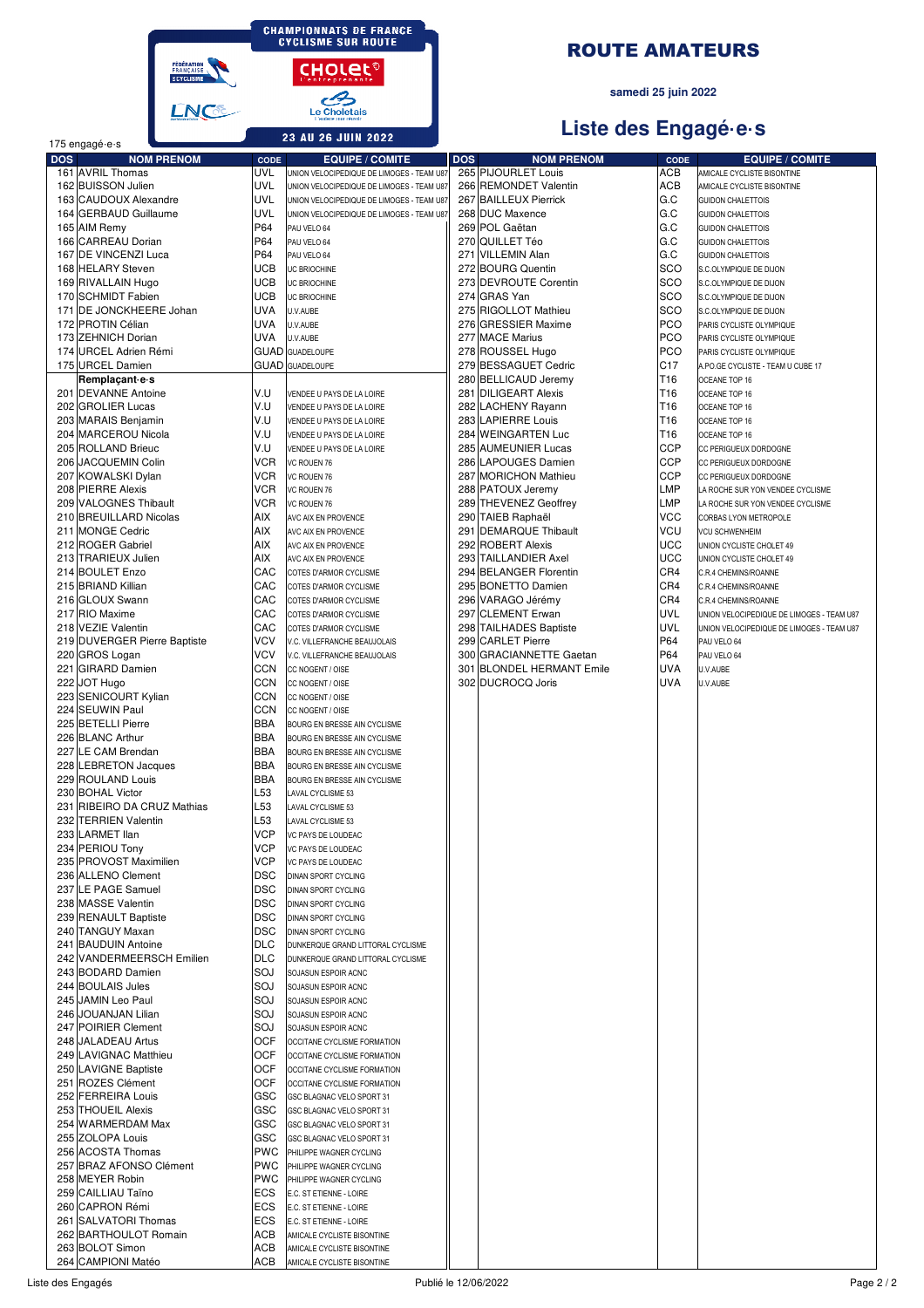

#### **ROUTE ELITE FEMME**

samedi 25 juin 2022

# Liste des Engagé es

|            | 138 engagé es                |             |                                                    |                                       |             |                                                            |
|------------|------------------------------|-------------|----------------------------------------------------|---------------------------------------|-------------|------------------------------------------------------------|
| <b>DOS</b> | <b>NOM PRENOM</b>            | <b>CODE</b> | <b>EQUIPE / COMITE</b>                             | <b>NOM PRENOM</b><br><b>DOS</b>       | <b>CODE</b> | <b>EQUIPE / COMITE</b>                                     |
|            | 1 MUZIC Evita                | FDJ         | FDJ NOUVELLE-AQUITAINE FUTUROSCOPE                 | 77 SARAIVA Eléonore                   |             | TMC TEAM MACADAM'S COWBOYS                                 |
|            | 2 COPPONI Clara              | <b>FDJ</b>  | FDJ NOUVELLE-AQUITAINE FUTUROSCOPE                 | 78 ARNOULD Flavie                     |             | AURATEAM FÉMININ AUVERGNE-RHÔNE-ALPES                      |
|            | 3 DUVAL Eugénie              | <b>FDJ</b>  | FDJ NOUVELLE-AQUITAINE FUTUROSCOPE                 | 79 MIERMONT Dilyxine                  |             | AURA TEAM FÉMININ AUVERGNE-RHÔNE-ALPES                     |
|            | 4 GROSSETETE Maëlle          | FDJ         | FDJ NOUVELLE-AQUITAINE FUTUROSCOPE                 | 80 BORRAS Marion                      |             | AURA TEAM FÉMININ AUVERGNE-RHÔNE-ALPES                     |
|            | 5 GUILMAN Victorie           | FDJ         | FDJ NOUVELLE-AQUITAINE FUTUROSCOPE                 | 81 MAHE Océane                        |             | AURA TEAM FÉMININ AUVERGNE-RHÔNE-ALPES                     |
|            | 6 LE NET Marie               | FDJ         | FDJ NOUVELLE-AQUITAINE FUTUROSCOPE                 | 82 WEINGARTEN Audrey                  |             | AURA TEAM FÉMININ AUVERGNE-RHÔNE-ALPES                     |
|            | 7 WIEL Jade                  | FDJ         | FDJ NOUVELLE-AQUITAINE FUTUROSCOPE                 | 83 VULLIET Lison                      |             | AURA TEAM FÉMININ AUVERGNE-RHÔNE-ALPES                     |
|            | 8 AVOINE Alison              | AUB         | ST MICHEL - AUBER 93                               | 84 LEPAINTRE Solène                   |             | AURA TEAM FÉMININ AUVERGNE-RHÔNE-ALPES                     |
|            | 9 BIDEAU Sandrine            | AUB         | ST MICHEL - AUBER 93                               | 85 AUBRY Julia                        | TFC         | TEAM FÉMININ CHAMBÉRY                                      |
|            | 10 CLAUZEL Perrine           | AUB         | ST MICHEL - AUBER 93                               | 86 BIARD Marie Louise                 | <b>TFC</b>  | TEAM FÉMININ CHAMBÉRY                                      |
|            | 11 DEMAY Coralie             | AUB         | ST MICHEL - AUBER 93                               | 87 HOCHART Claire                     | TFC         | TEAM FÉMININ CHAMBÉRY                                      |
|            | 12 FONSECA Barbara           | <b>AUB</b>  | ST MICHEL - AUBER 93                               | 88 LAVRY Laura                        | <b>TFC</b>  | TEAM FÉMININ CHAMBÉRY                                      |
|            | 13 GOERGEN Océane            | AUB         | ST MICHEL - AUBER 93                               | 89 MARREL Jessie                      | <b>TFC</b>  | TEAM FÉMININ CHAMBÉRY                                      |
|            | 14 LE BAIL Elodie            | AUB         | ST MICHEL - AUBER 93                               | 90 PALCAU Alina                       | TFC         | TEAM FÉMININ CHAMBÉRY                                      |
|            | 15 POMPANON Margot           | AUB         | ST MICHEL - AUBER 93                               | 91 SIMOND Charlotte                   | <b>TFC</b>  | TEAM FÉMININ CHAMBÉRY                                      |
|            | 16 TESSIER Océane            | AUB         | ST MICHEL - AUBER 93                               | 92 BAILLEUL Justine                   | <b>SNM</b>  | SPRINTER NICE MÉTROPOLE                                    |
|            | 17 DA CRUZ Laura             | AUB         | ST MICHEL - AUBER 93                               | 93 BEUNARD Malorie                    | SNM         | SPRINTER NICE MÉTROPOLE                                    |
|            | 18 ALLIN Pauline             | ARK         | ARKEA PRO CYCLING TEAM                             | 94 GUERIN Marine                      | SNM         | SPRINTER NICE MÉTROPOLE                                    |
|            | 19 COSTON Morgane            | ARK         | ARKEA PRO CYCLING TEAM                             | 95 GUIRADO Axelle                     | SNM         | SPRINTER NICE MÉTROPOLE                                    |
|            | 20 FOUQUENET Amandine        | ARK         | ARKEA PRO CYCLING TEAM                             | 96 RATIGNIER Amélie                   | SNM         | SPRINTER NICE MÉTROPOLE                                    |
|            | 21 HINAULT Maryanne          | ARK         | ARKEA PRO CYCLING TEAM                             | 97 VALENTIN Constance                 | SNM         | SPRINTER NICE MÉTROPOLE                                    |
|            | 22 JOUNIER Lucie             | ARK         | ARKEA PRO CYCLING TEAM                             | 98 OGER Enora                         | LAN         | LANESTER WOMEN BRETAGNE SUD                                |
|            | 23 LAURANCE Typhaine         | ARK         | ARKEA PRO CYCLING TEAM                             | 99 PITARD Lea                         | LAN         | LANESTER WOMEN BRETAGNE SUD                                |
|            | 24 LE DEUNFF Marie Morgane   | ARK         | ARKEA PRO CYCLING TEAM                             | 100 VACHEY Loreleï                    | LAN         | LANESTER WOMEN BRETAGNE SUD                                |
|            | 25 MORICHON Anaïs            | ARK         | ARKEA PRO CYCLING TEAM                             | 101 JAMME Emilie                      | LAN         | LANESTER WOMEN BRETAGNE SUD                                |
|            | 26 RICHIOUD Greta            | ARK         | ARKEA PRO CYCLING TEAM                             | 102 HENRY Emma                        | LAN         | LANESTER WOMEN BRETAGNE SUD                                |
|            | 27 ABGRALL Noemie            | <b>SRC</b>  | STADE ROCHELAIS CHARENTE MARITIME                  | 103 ROBIC Angelina                    | LAN         | LANESTER WOMEN BRETAGNE SUD                                |
|            | 28 ALLIONE Marine            | <b>SRC</b>  | STADE ROCHELAIS CHARENTE MARITIME                  | 104 BIGNET Marion                     | <b>SCF</b>  |                                                            |
|            |                              | <b>SRC</b>  |                                                    |                                       |             | SPRINTEUR CLUB FEMININ                                     |
|            | 29 COLARD Marion             |             | STADE ROCHELAIS CHARENTE MARITIME                  | 105 CASSIER Claire                    | <b>SCF</b>  | SPRINTEUR CLUB FEMININ                                     |
|            | 30 ERAUD Severine            | <b>SRC</b>  | STADE ROCHELAIS CHARENTE MARITIME                  | 106 DUPONT Emmanuelle                 | <b>SCF</b>  | SPRINTEUR CLUB FEMININ                                     |
|            | 31 GRANGIER India            | <b>SRC</b>  | STADE ROCHELAIS CHARENTE MARITIME                  | 107 GUEGAN Laura                      | SCF         | SPRINTEUR CLUB FEMININ                                     |
|            | 32 NENADOVIC Kristina        | <b>SRC</b>  | STADE ROCHELAIS CHARENTE MARITIME                  | 108 HARNOIS Alice                     | <b>SCF</b>  | SPRINTEUR CLUB FEMININ                                     |
|            | 33 SOUYRIS Manon             | <b>SRC</b>  | STADE ROCHELAIS CHARENTE MARITIME                  | 109 MARCHAND Constance                | <b>SCF</b>  | SPRINTEUR CLUB FEMININ                                     |
|            | 34 SQUIBAN Maeva             | <b>SRC</b>  | STADE ROCHELAIS CHARENTE MARITIME                  | 110 BEAUBRUN Lisa                     |             | CEVL TEAM CENTRE VAL DE LOIRE FÉMININ                      |
|            | 35 BERTEAU Victoire          | COF         | <b>COFIDIS WOMEN TEAM</b>                          | 111 BERNARD Floraine                  |             | CEVL TEAM CENTRE VAL DE LOIRE FÉMININ                      |
|            | 36 FORTIN Valentine          | COF         | COFIDIS WOMEN TEAM                                 | 112 CHEVRIEUX Justine                 |             | CEVL TEAM CENTRE VAL DE LOIRE FÉMININ                      |
|            | 37 KERBAOL Cedrine           | COF         | COFIDIS WOMEN TEAM                                 | 113 GUEDON Mélanie                    |             | CEVL TEAM CENTRE VAL DE LOIRE FÉMININ                      |
|            | 38 LEVENEZ Sandra            | COF         | <b>COFIDIS WOMEN TEAM</b>                          | 114 RIGOREAU Maëva                    |             | CEVL TEAM CENTRE VAL DE LOIRE FÉMININ                      |
|            | 39 ONESTI Olivia             | COF         | COFIDIS WOMEN TEAM                                 | 115 SARRON Maylis                     |             | CEVL TEAM CENTRE VAL DE LOIRE FÉMININ                      |
|            | 40 LE MOUEL Celia            | <b>ETB</b>  | EMOTIONAL.FR TORNATECH GSC BLAGNAC                 | 116 DAUMAS Noemie                     |             | BOU TEAM GROUPE ABADIE - LE BOULOU                         |
|            | 41 LIBOREAU Lucie            | <b>ETB</b>  | EMOTIONAL.FR TORNATECH GSC BLAGNAC                 | 117 FENART Ophelie                    |             | BOU TEAM GROUPE ABADIE - LE BOULOU                         |
|            | 42 POMARES Cindy             | <b>ETB</b>  | EMOTIONAL.FR TORNATECH GSC BLAGNAC                 | 118 ROGER Emma                        | <b>BOU</b>  | TEAM GROUPE ABADIE - LE BOULOU                             |
|            | 43 TRITSCH Balladyne         | <b>ETB</b>  | EMOTIONAL.FR TORNATECH GSC BLAGNAC                 | 119 SONNERY COTTET Anna               |             | <b>BOU TEAM GROUPE ABADIE - LE BOULOU</b>                  |
|            | 44 CURINIER Léa              |             | <b>DSM TEAM DSM</b>                                | 120 VAN DER LINDEN Inès               |             | <b>BOU TEAM GROUPE ABADIE - LE BOULOU</b>                  |
|            | 45 LABOUS Juliette           |             | <b>DSM TEAM DSM</b>                                | 121 COURTOT Emeline                   |             | VCMNVÉLO CLUB MORTEAU MONTBENOIT                           |
|            | 46 VIGIE Margaux             | VAL         | VALCAR - TRAVEL & SERVICE                          | 122 GIELEN Marie                      |             | <b>VCMNVÉLO CLUB MORTEAU MONTBENOIT</b>                    |
|            | 47 DEVIGNE Camille           | MUL         | MULTUM ACCOUNTANTS LADIES CYCLING TEAN             | 123 GROSJEAN Margot                   |             | <b>VCMN</b> VÉLO CLUB MORTEAU MONTBENOIT                   |
|            | 48 ASENCIO Laura             |             | WNT CERATIZIT - WNT PRO CYCLING TEAM               | 124 LEJEUNE Cecile                    |             | VCMNVÉLO CLUB MORTEAU MONTBENOIT                           |
|            | 49 BIANNIC Aude              |             | MOV MOVISTAR TEAM WOMEN                            | 125 SEMON Laura                       |             | <b>VCMNVÉLO CLUB MORTEAU MONTBENOIT</b>                    |
|            | 50 VERHULST Gladys           |             | LEW LE COL WAHOO                                   | 126 BERLAND Lou                       |             | OCC OCCITANE CF FÉMININ - EURINVEST                        |
|            | 51 CORDON RAGOT Audrey       | TFS         | TREK - SEGAFREDO                                   | 127 BONNAFOUS Lea                     |             | OCC OCCITANE CF FÉMININ - EURINVEST                        |
|            | 52 FOURNIER Roxane           |             | <b>SDW TEAM SD WORX</b>                            | 128 FOURMIGUÉ Chloé                   |             | OCC OCCITANE CF FÉMININ - EURINVEST                        |
|            | 53 COUTINHO Alice            |             | <b>SWT SOPELA WOMEN'S TEAM</b>                     | 129 MAUGE Marine                      |             | OCC OCCITANE CF FÉMININ - EURINVEST                        |
|            | 54 CLAUZEL Hélène            |             | ASB AS BIKE RACING                                 | 130 SCHOENENBERGER Chloe              |             | OCC OCCITANE CF FÉMININ - EURINVEST                        |
|            | 55 ALLARD Charlotte          |             |                                                    | 131 BOISSON Colyne                    | LVP         |                                                            |
|            | 56 DELECOURT Lucie           |             | TROYU.V.C.A. TROYES<br><b>TROY U.V.C.A. TROYES</b> | 132 BRIN Melanie                      | LVP         | LADIES VENDEE PIVETEAU BOIS<br>LADIES VENDEE PIVETEAU BOIS |
|            | 57 DIRINGER Manon            |             | TROYU.V.C.A. TROYES                                | 133 CATHUDAL Josepha                  | <b>LVP</b>  |                                                            |
|            | 58 FAHY Camille              |             | TROYU.V.C.A. TROYES                                | 134 POPE Sarah                        | <b>LVP</b>  | LADIES VENDEE PIVETEAU BOIS<br>LADIES VENDEE PIVETEAU BOIS |
|            | 59 HOEBANCKX Daphnée         |             | TROYU.V.C.A. TROYES                                | 135 CAMENEN Marie                     | BZH         | <b>BREIZH LADIES</b>                                       |
|            |                              |             |                                                    | 136 LOUBOUTIN Marine                  | BZH         |                                                            |
|            | 60 JONCHERAY Victoire        |             | TROYU.V.C.A. TROYES                                | 137 MORIER Emilie                     |             | <b>BREIZH LADIES</b>                                       |
|            | 61 MENARA Melanie            |             | TROYU.V.C.A. TROYES                                |                                       |             | JOUFFROY ACADEMY                                           |
|            | 62 SCHMIDT Julie             |             | TROYU.V.C.A. TROYES                                | 138 HILD Amélie                       | <b>RSV</b>  | RSV GÜTERSLOH 1931                                         |
|            | 63 BOULAIS Flavie            |             | ELLE! TEAM ELLES - GROUPAMA - PAYS DE LA LOIRE     | Remplaçant e s                        |             |                                                            |
|            | 64 BOUREAU Marine            |             | ELLE (TEAM ELLES - GROUPAMA - PAYS DE LA LOIRE     | 151 BARON Fanny                       | LAN         | LANESTER WOMEN BRETAGNE SUD                                |
|            | 65 CORBINEAU Ysoline         |             | ELLE! TEAM ELLES - GROUPAMA - PAYS DE LA LOIRE     | 152 PROT Servann                      | LAN         | LANESTER WOMEN BRETAGNE SUD                                |
|            | 66 GARNIER Noemie            |             | ELLE\TEAM ELLES - GROUPAMA - PAYS DE LA LOIRE      | 153 CONCHON Constance                 |             | CEVL TEAM CENTRE VAL DE LOIRE FÉMININ                      |
|            | 67 GEGU Justine              |             | ELLE! TEAM ELLES - GROUPAMA - PAYS DE LA LOIRE     | 154 LEMOINE Léa                       |             | CEVL TEAM CENTRE VAL DE LOIRE FÉMININ                      |
|            | 68 RABY Coline               |             | ELLE TEAM ELLES - GROUPAMA - PAYS DE LA LOIRE      | 155 PLET Manon                        |             | VCMNVÉLO CLUB MORTEAU MONTBENOIT                           |
|            | 69 SACHET Iris               |             | ELLE TEAM ELLES - GROUPAMA - PAYS DE LA LOIRE      |                                       |             |                                                            |
|            | 70 VEZIE Laurie              |             | ELLE! TEAM ELLES - GROUPAMA - PAYS DE LA LOIRE     |                                       |             |                                                            |
|            | 71 BADOR Flavie              |             | TMC TEAM MACADAM'S COWBOYS                         |                                       |             |                                                            |
|            | 72 CHARPENTIER Chloé         |             | TMC TEAM MACADAM'S COWBOYS                         |                                       |             |                                                            |
|            | 73 DE MUYNCK Sophie          |             | TMC TEAM MACADAM'S COWBOYS                         |                                       |             |                                                            |
|            | 74 GARBELLOTTO Maurane       |             | TMC TEAM MACADAM'S COWBOYS                         |                                       |             |                                                            |
|            | 75 PAUCHET Aurore            |             | TMC TEAM MACADAM'S COWBOYS                         |                                       |             |                                                            |
|            | 76 PREVOTEAU Eloïse          |             | TMC TEAM MACADAM'S COWBOYS                         |                                       |             |                                                            |
|            | <b>PAYS</b><br>LOIRE<br> C C |             | <b>Big Mat</b><br>AG2R LA<br>MONDIALE              | <b>SHIMANO</b><br>GLE<br><b>ŠKODA</b> |             | france.tv<br>sport                                         |
|            |                              |             |                                                    |                                       |             |                                                            |

anjou

**WW** 

GSF<sup>E</sup>

bürstner

**EUROSPORT** 

VISUALTV

 $\wedge$ M

\_\_\_ SMART<br>GOOD \_\_\_<br>\_\_ THINGS

FDJ &